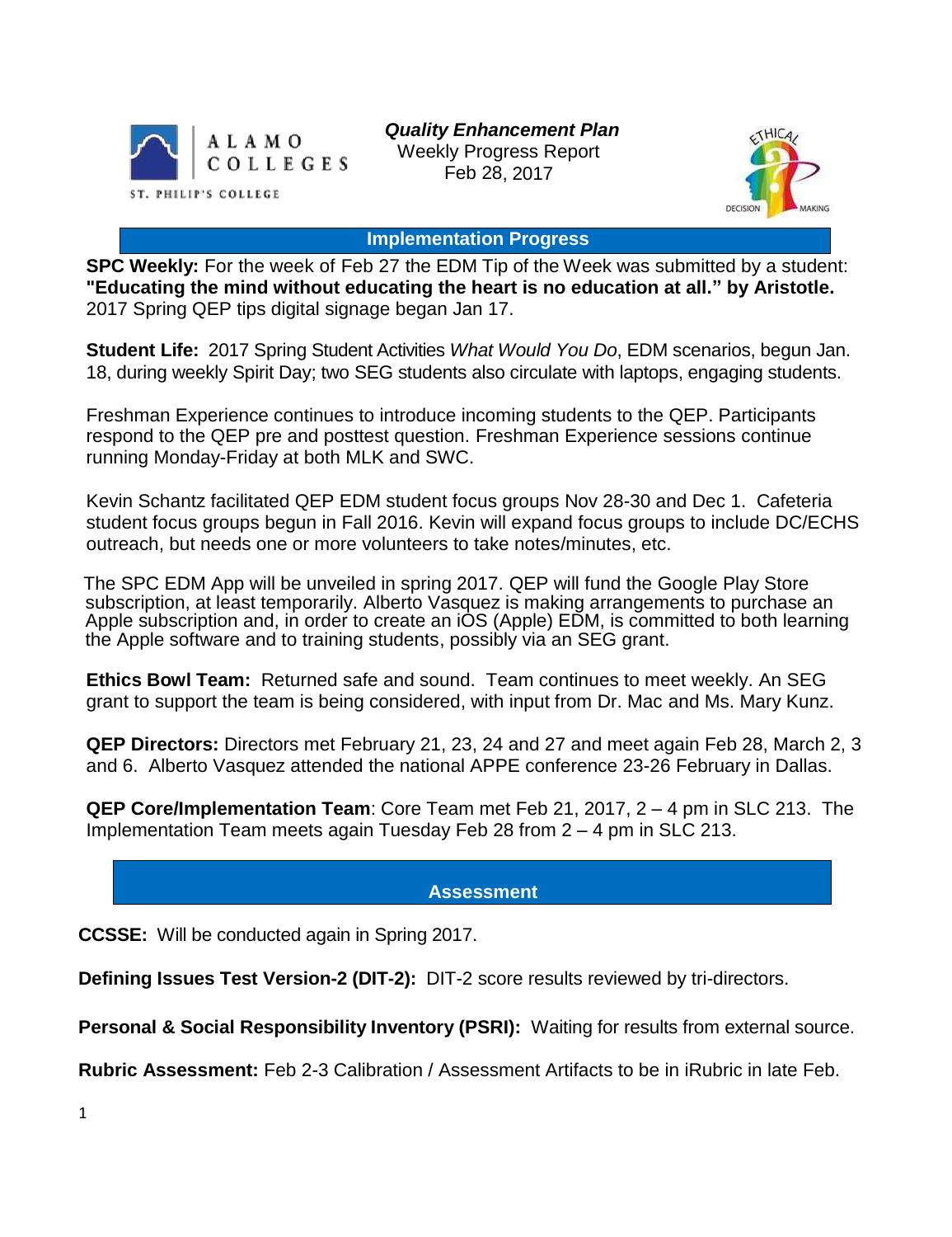**External Constituent Surveys:** External Constituents Surveys received.

**Mid-Year Progress Report:** QEP Mid-Year Progress Report will be finalized and posted on the Saint Philip's College QEP website in February and include all results.

# **Professional Development**

**Assessment Showcase:** 24 February, Heritage Room 3-5. Sonia Valdez overviewed ISLO Assessment Data from 2,090 assessments conducted 2-3 February, answered questions. Laura Miele, Cindy Pryor, Louis Sifuentes, Kelli Wilder and Irene Young were the faculty who led the calibration sessions on 2 February.

**Core Team Meeting 21 February:** Utilization of BB Ultra continues to progress.

Using BB Ultra, Jill Zimmerman attended from SWC and as a result was e-present.

Kevin Schantz will lead a group to create additional Student Success Case Studies.

Directors prepped, rehearsed 23, 24 and 27 February for 21 March Board Presentation.

Directors' Vice President of Academic Success Council Meeting Update Friday 25 February.

### **QEP Related Events**

Student Life: Weekly Spirit Day-What Would You Do. Results to be included in Mid-Year Report.

Ethics Bowl team coach Andrew Hill took Ethics Bowl eight students to observe the National Ethics Bowl Competition February 23-26, 2017 in Dallas, TX.

**Faculty Best Practices:** The five Arts & Sciences Department Chairs overviewed 2,090 assessments from a teaching perspective, Sonia Valdez and Diana Dimas coordinated 42 Faculty, Staff, Chairs, Deans and Administrators in small- and whole-group Best Practices discussions Friday 24 Feb**.**

Best Practices: Applied Science & Technology Division, SWC C210-211 W 22 Feb 2017 External Constituent Outreach: Respiratory Care Advisory Board F 24 Feb CLR 301 12-1

# **Upcoming QEP Events**

Best Practices Sharing QEP: President's Division, Thursday 9 March 2 pm Best Practices Sharing QEP: Master Teacher Certification, IIC, T 28 March 2-3:30 Best Practices Sharing QEP: Master Teacher Certification, IIC, F 31 March 12-1:30